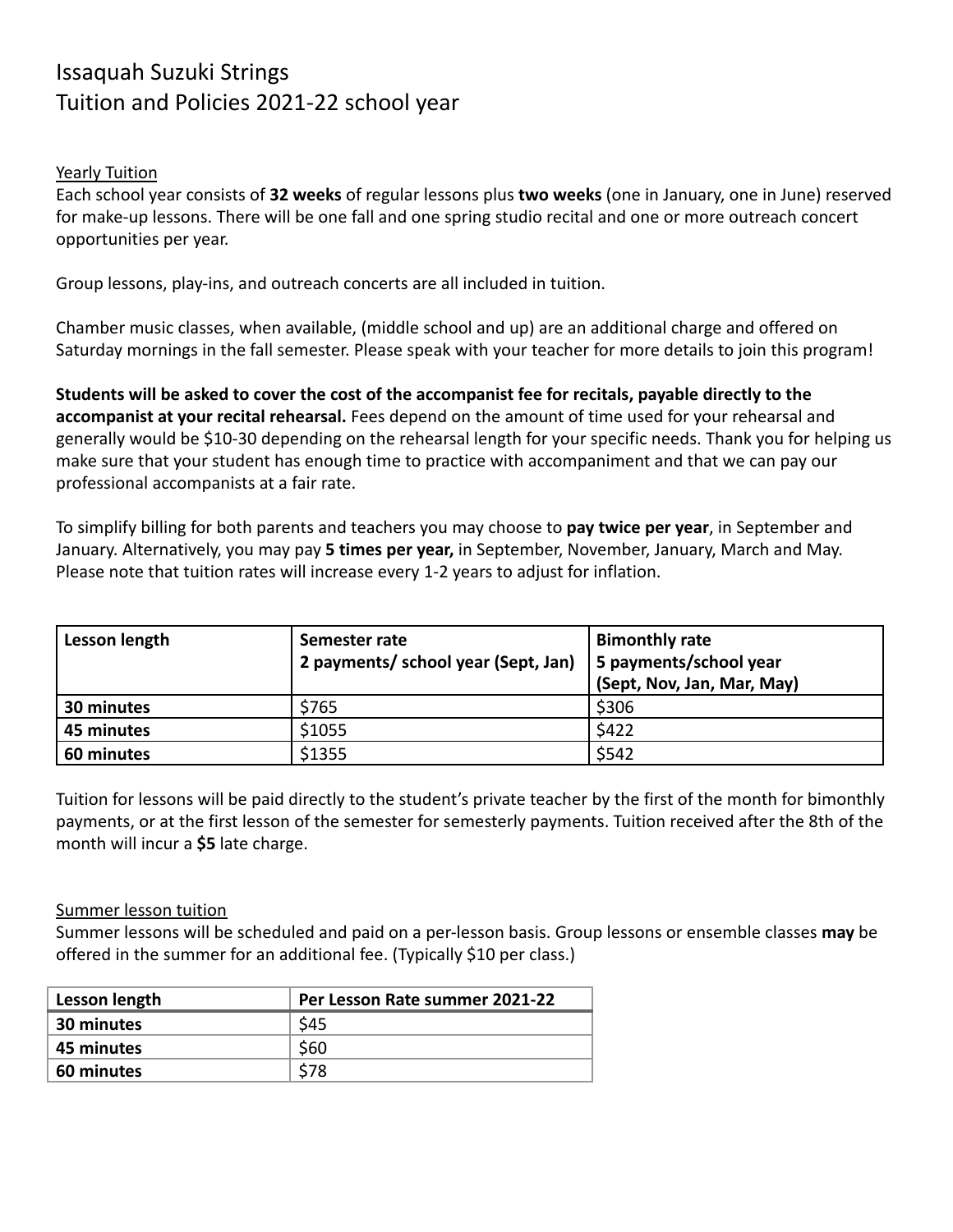Make-ups and Missed Lessons

- The student may make-up **one** missed lesson per semester.
- If you let your teacher know at least 48 hours in advance, it may be possible to find another available spot during the same week to make up the lesson at your teacher's convenience. When that is not possible the lesson can be made up during make- up week.
- If a student is absent at the last minute due to illnesses or other emergency, the make-up lesson will be offered to the student during make-up week.
- Please do not come to your lesson if you are ill. An online alternative at the discretion of the teacher may be used if the student or teacher has concerns about coming in person and possibly transmitting illness.
- Forgotten lessons will not be made up.
- Make-up lessons that are canceled cannot be made up or carried over into the next semester.

If a teacher needs to cancel or miss a lesson they will make it up to the student with the following exceptions:

- Teachers may miss one lesson per semester due to illness or professional development without a make-up being offered.
- In the event of a "snow day" when Issaquah area schools are cancelled, make-ups may be offered on a case by case basis.

In exceptional circumstances, students who need to take a leave of absence from lessons for a short period of time may hold their lesson spot by paying half tuition for the lessons missed.

It is our expectation that commitment to your lessons and our program is for the entire school year. For students not able to fulfill this commitment, an early termination fee may be assessed at the discretion of your teacher. Please talk openly with your teacher about any difficulties that may come up with your student's interest level, practice routine, or other commitments. We are here to help when these issues arise!